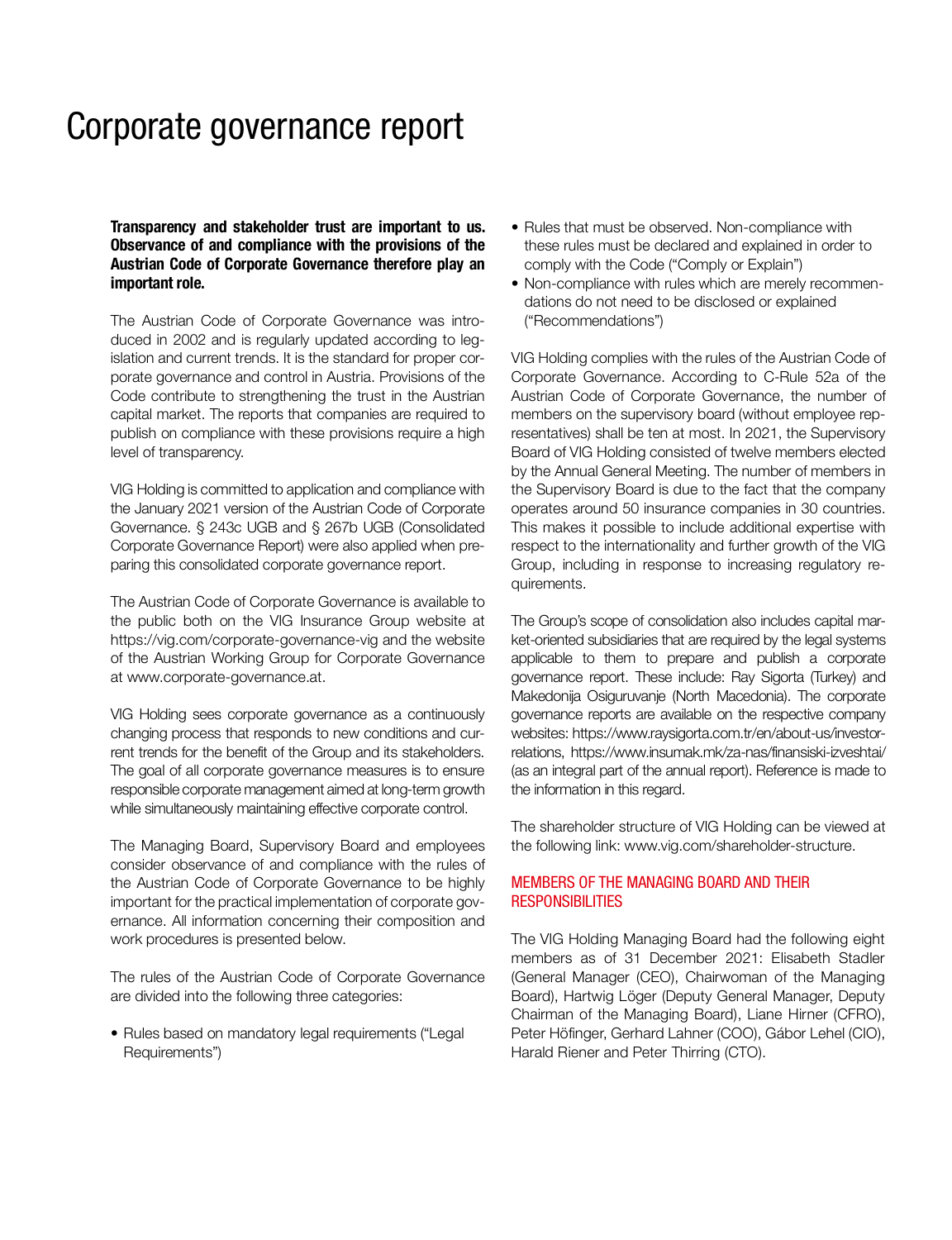Further information on the members of the Managing Board, including their employment history, is presented below.



Elisabeth Stadler studied actuarial mathematics at the Vienna Technical University and began her career in the Austrian insurance industry as a Managing Board Member and Chairwoman. In May 2014, she was awarded the professional title of professor by Federal Minister Gabriele Heinisch-Hosek for her merits for the insurance industry. She held the position of General Manager at Donau Versicherung from September 2014 to March 2016, and has been CEO of VIG Holding since 2016.

Areas of responsibility: Management of the VIG Group, Strategy, Bancassurance and International Partnerships, Communications & Marketing, European Affairs and ESG, General Secretariat and Legal, Human Resources, Internal Audit, Sponsoring, Subsidiaries and M&A, Central Functions

Country responsibilities: Germany

Supervisory board positions or comparable positions in other Austrian and foreign companies outside the Group: OMV Aktiengesellschaft, voestalpine AG, Institute of Science and Technology Austria, Austrian Red Cross

Elisabeth Stadler is also active in the Supervisory Boards of significant\* Vienna Insurance Group companies: Wiener Städtische (Austria), Donau Versicherung (Austria), Kooperativa (Czech Republic), ČPP (Czech Republic), VIG Re (Czech Republic).

\*All companies that contribute at least 2% of written premiums and at least 2% of profit before taxes are considered to be "significant".

**Elisabeth Stadler General Manager (CEO), Chairwoman of the Managing Board** Year of birth: 1961 Date first appointed: 1 January 2016 End of current term of office: 30 June 2023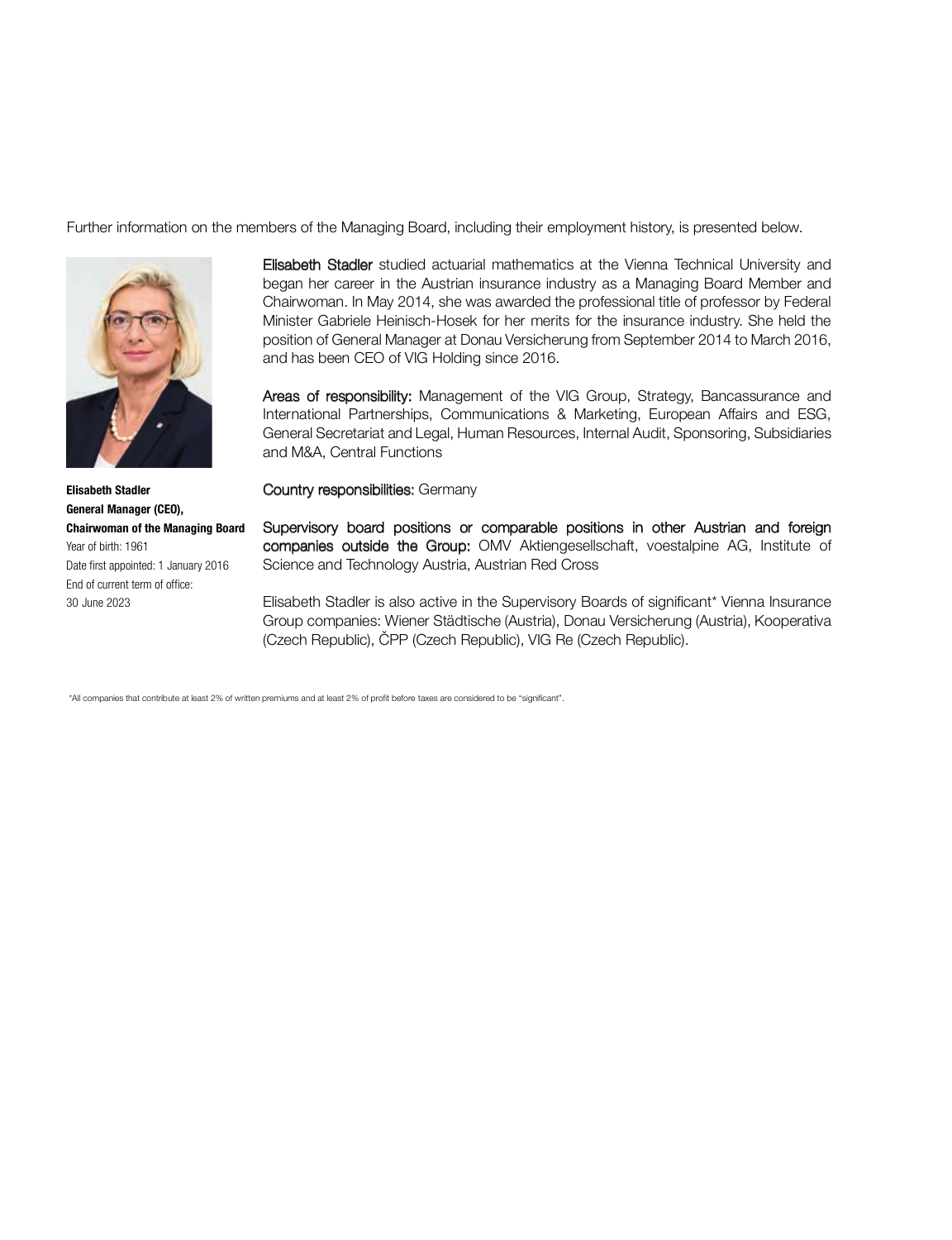

Hartwig Löger began his career in the insurance industry in the brokerage business in 1985. After completing his studies in insurance management at the Vienna University of Economics and Business, he joined Allianz as sales manager in Styria in 1989. From 1997 to 2002, he was head of sales at Donau Versicherung. This was followed by a number of senior management positions in the UNIQA Group, most recently as CEO of UNIQA Österreich AG until the end of November 2017. Hartwig Löger was the Minister of Finance for Austria from December 2017 to June 2019. He worked for VIG Insurance Group under an advisory agreement with Wiener Städtische Versicherungsverein, the principal shareholder of VIG Holding, from July 2019 to December 2020.

Areas of responsibility**:** Planning and Controlling, Strategy and Development

Country responsibilities: Austria, Slovakia, Czech Republic, Hungary

Hartwig Löger is also active in the Supervisory Boards of significant\* VIG Group companies: Wiener Städtische (Austria), Donau Versicherung (Austria). Kooperativa (Czech Republic), ČPP (Czech Republic), Kooperativa (Slovakia)

Liane Hirner studied business administration in Graz. Before joining VIG Insurance Group, she worked at PwC Austria's audit department where she started in 1993, and when she left, Liane Hirner was partner in the insurance area. In addition to her work as an auditor, Liane Hirner has also been involved in many professional associations, such as the IFRS Working Group of the Austrian Insurance Association and the Insurance Working Party of Accountancy Europe in Brussels. Liane Hirner was appointed to the VIG Holding Managing Board on 1 February 2018. She assumed the position of Chief financial officer on 1 July 2018. In 2019, EIOPA appointed Liane Hirner as a new member of the Insurance & Reinsurance Stakeholder Group (IRSG).

Areas of responsibility: Asset Risk Management, Digitalisation, Finance and Risk, Enterprise Risk Management, Finance Department, Investor Relations

Country responsibilities: Liechtenstein

Supervisory board positions or comparable positions in other Austrian and foreign companies outside the Group: Autoneum Holding AG, Winterthur, Switzerland

Liane Hirner is also active in the Supervisory Boards of significant\* VIG Group companies: Donau Versicherung (Austria)

\*All companies that contribute at least 2% of written premiums and at least 2% of profit before taxes are considered to be "significant".

**Hartwig Löger Deputy General Manager, Deputy Chairman of the Managing Board** Year of birth: 1965 Date first appointed: 1 January 2021 End of current term of office: 30 June 2023



**Liane Hirner, CFRO** Year of birth: 1968 Date first appointed: 1 February 2018 End of current term of office: 31 January 2023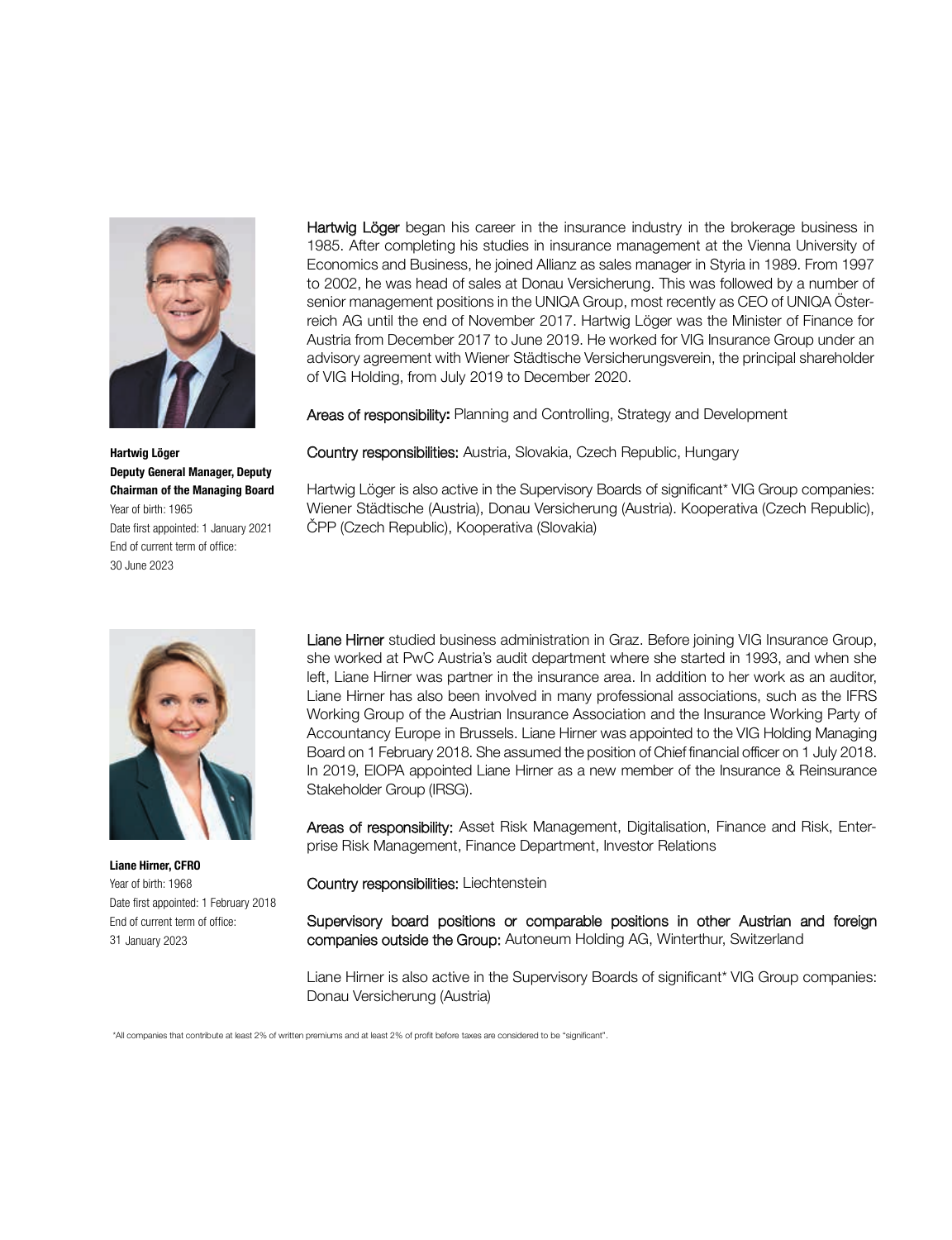

**Peter Höfinger** Year of birth: 1971 Date first appointed: 1 January 2009 End of current term of office: 30 June 2023



**Gerhard Lahner, COO** Year of birth: 1977 Date first appointed: 1 January 2020 End of current term of office: 30 June 2023

Peter Höfinger studied law at the University of Vienna and University of Louvain-la-Neuve (Belgium). Peter Höfinger has been a member of the VIG Holding Managing Board since 1 January 2009. Prior to that, he was a director of the Managing Board at Donau Versicherung, responsible for sales and marketing. He joined this company in 2003. Previously, he held positions as managing board chairman and managing board member outside the Group in Hungary, the Czech Republic and Poland.

Areas of responsibility: Corporate Business, Reinsurance

Country responsibilities: Albania, Bosnia-Herzegovina, Bulgaria, Kosovo, Croatia, Moldova, Montenegro, North Macedonia, Romania, Serbia

Peter Höfinger is also active in the Supervisory Boards of significant\* Vienna Insurance Group companies: VIG Re (Czech Republic).

Gerhard Lahner studied business administration at the Vienna University of Economics and Business and has held a variety of positions for VIG Insurance Group since 2002. He was a member of the Managing Boards of Austrian insurance companies Donau Versicherung and Wiener Städtische and Czech companies Kooperativa and ČPP. Gerhard Lahner was also a substitute member of the VIG Holding Managing Board from 1 January 2019 to 31 December 2019.

Areas of responsibility**:** Asset Management (incl. Real Estate), Holding IT, Process- & Project Management, Treasury incl. Asset Liability Management, VIG Corporate IT

Country responsibilities: Georgia

Supervisory board positions or comparable positions in other Austrian and foreign companies outside the Group: Wien 3420 Aspern Development AG, Wiener Börse AG, **Aktienforum** 

Gerhard Lahner is also active in the Supervisory Boards of significant\* Vienna Insurance Group companies: Kooperativa (Czech Republic), ČPP (Czech Republic), VIG Re (Czech Republic).

\*All companies that contribute at least 2% of written premiums and at least 2% of profit before taxes are considered to be "significant".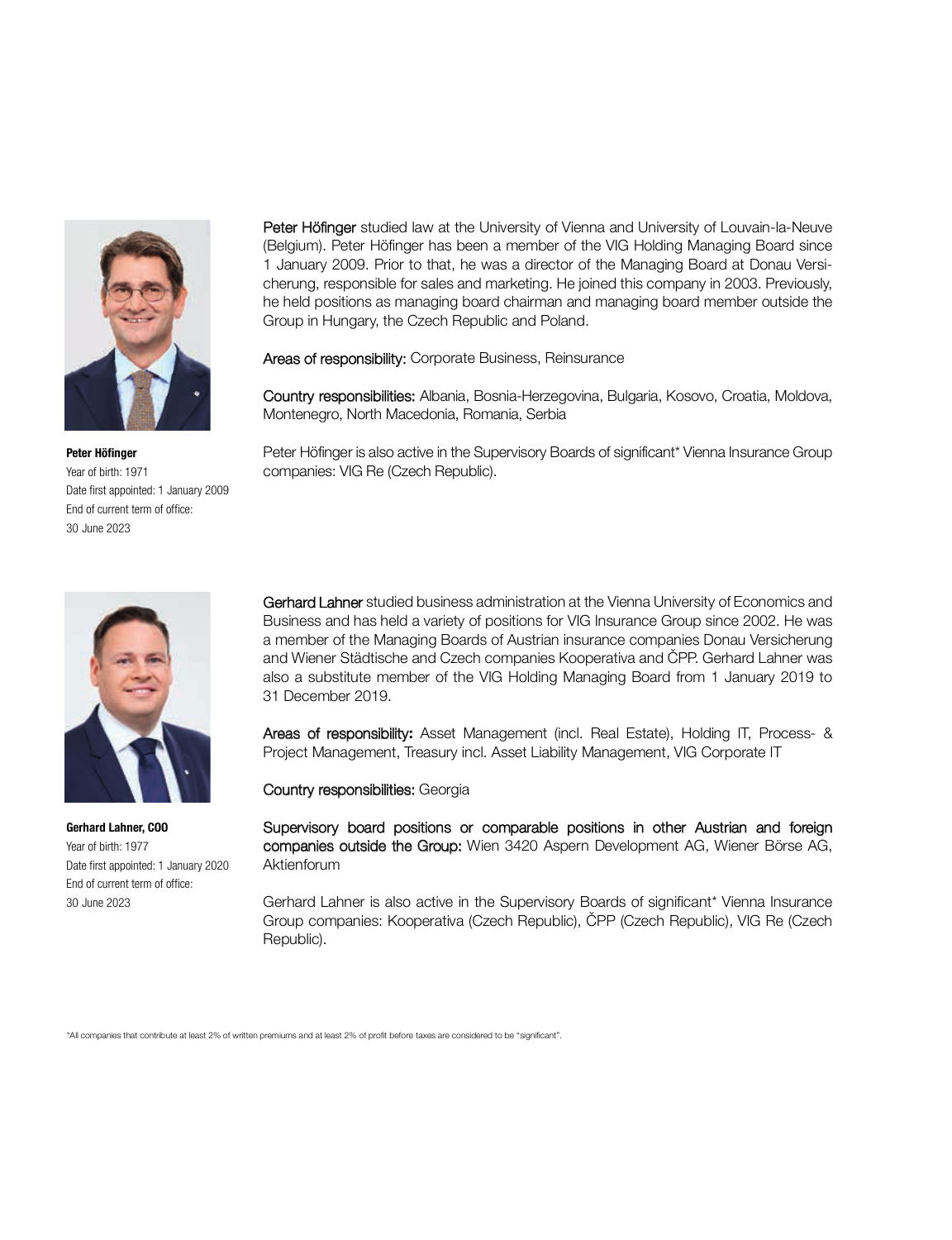

Gábor Lehel studied business administration with a major in finance in Tatabánya and Budapest (Hungary). He joined VIG Insurance Group in 2003, where he worked in Controlling and as head of the General Secretariat at VIG Holding before being appointed to the Managing Board of the Hungarian insurance company UNION Biztosító in 2008. He was General Manager of UNION Biztosító from mid-2011 to 31 December 2019. From 1 January 2016 to 31 December 2019, he was also a substitute member of the Managing Board of VIG Holding.

Areas of responsibility**:** Innovation

Country responsibilities**:** Belarus

**Gábor Lehel, CIO** Year of birth: 1977 Date first appointed: 1 January 2020 End of current term of office: 30 June 2023



Harald Riener studied social and economic sciences at the Vienna University of Economics and Business and joined the Group in 1998, where he worked in the marketing area for Donau Versicherung and Wiener Städtische until 2001. After working for a media publishing company, he returned to the Group in 2006 as Marketing Manager of VIG Holding. He became a member of the Managing Board in Croatia in 2010, and was appointed CEO in 2012. From 2014 to 2019, Harald Riener was a member of the Managing Board of Donau Versicherung where he was responsible for distribution and marketing.

Areas of responsibility**:** Assistance, Customer Experience, Tool Box Sales

Country responsibilities**:** Estonia, Latvia, Lithuania, Poland, Ukraine

Supervisory board positions or comparable positions in other Austrian and foreign companies outside the Group: VIG/C-QUADRAT

**Harald Riener** Year of birth: 1969 Date first appointed: 1 January 2020 End of current term of office: 30 June 2023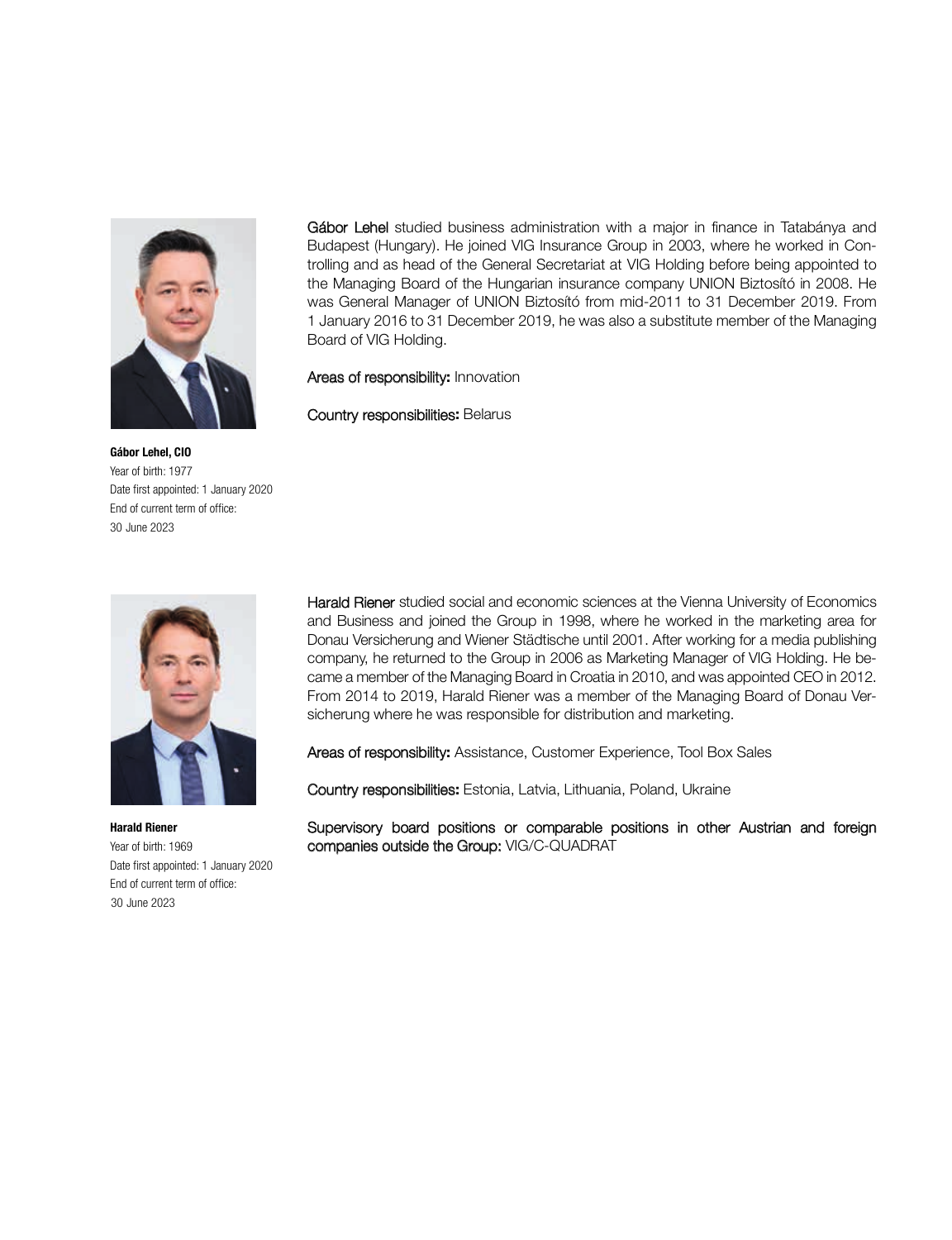

**Peter Thirring, CTO** Year of birth: 1957 Date first appointed: 1 July 2018 End of current term of office: 30 June 2023

Peter Thirring studied law at the University of Vienna. He has used his more than 30 years of insurance experience in the Generali insurance group. He was General Manager of Donau Versicherung from March 2016 to the end of June 2018. Peter Thirring was appointed to the VIG Holding Managing Board on 1 July 2018.

Areas of responsibility: Actuarial Department, Active Reinsurance, Anti Money Laundering, Compliance, Insurance Life/Non-Life Retail

#### **Country responsibilities:** Turkey

Peter Thirring is also active in the Supervisory Boards of significant\* Vienna Insurance Group companies: Kooperativa (Slovakia), Donau Versicherung (Austria), Wiener Städtische (Austria), VIG Re (Czech Republic).

\*All companies that contribute at least 2% of written premiums and at least 2% of profit before taxes are considered to be "significant".

The curriculum vitae of the members of the Managing Board are available on the website at www.vig.com/management.

#### MEMBERS OF THE SUPERVISORY BOARD

The Supervisory Board had the following twelve members as of 31 December 2021:

#### **Günter Geyer Chairman**

Year of birth: 1943 Date first appointed: 2014 End of current term of office: 2024

Günter Geyer joined Wiener Städtische in 1974 and was appointed to the Managing Board in 1988. In 2001, he became General Manager and Chairman of the Managing Board of Wiener Städtische. The Group's entry into the CEE market, with the establishment of the Kooperativa insurance companies in Bratislava and Prague and expansion into other CEE countries to become a major international insurance group, began under his leadership. Günter Geyer received many national and international awards for his involvement in these countries. For example, he received an honorary doctorate degree from the University of Economics in Bratislava for his contribution to the development of the insurance industry in the Republic of Slovakia. Günter Geyer resigned from his position as Chairman of the Managing Board of VIG Holding on 31 May 2012. He has held the position of Chairman of the Supervisory Board of Wiener Städtische since 2009 and Chairman of the Supervisory Board of VIG Holding since 2014. He was also the Chairman of the Managing Board of Wiener Städtische Wechselseitiger Versicherungsverein until the end of 2020. He has been Chairman of the Supervisory Board of Wiener Städtische Wechselseitiger Versicherungsverein since January 2021.

# **Rudolf Ertl**

# **1st Deputy Chairman**

Year of birth: 1946 Date first appointed: 2014 End of current term of office: 2024

Rudolf Ertl is Doctor of Laws and has been with the Group since 1972. He was a Member of the Managing Board of Wiener Städtische until the end of 2008 and a Member of the Managing Board of Donau Versicherung until June 2009. He was a Member of the Managing Board of Wiener Städtische Wechselseitiger Versicherungsverein until the end of 2020 and has been a Member of the Supervisory Board of Wiener Städtische Wechselseitiger Versicherungsverein since January 2021. The insurance expertise and Group experience he has gained over many years, and his knowledge of the CEE region make Rudolf Ertl a major asset to the Company as 1<sup>st</sup> Deputy Chairman of the Supervisory Board.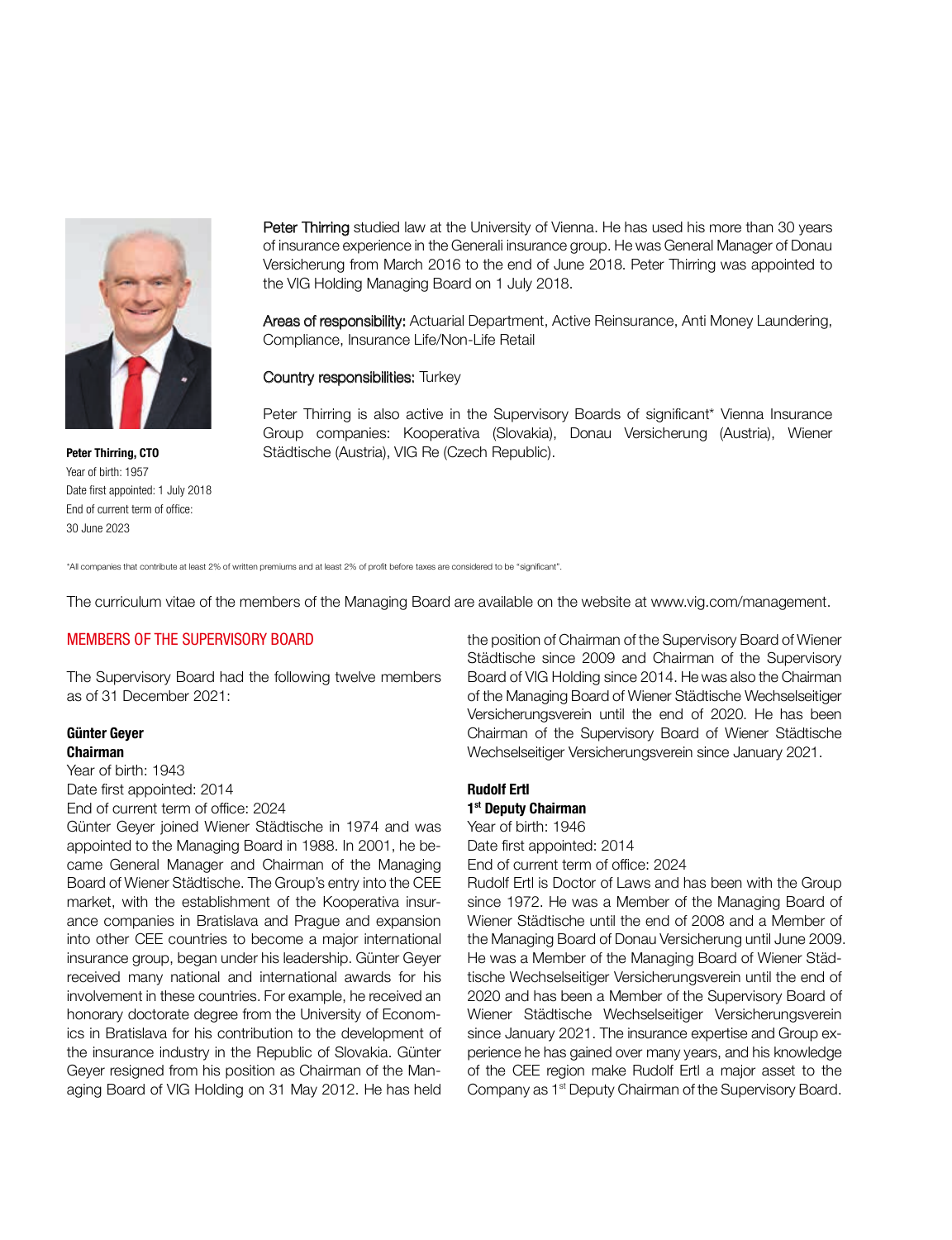#### **Robert Lasshofer 2st Deputy Chairman**

Year of birth: 1957 Date first appointed: 2021 End of current term of office: 2024

Robert Lasshofer has decades of top experience in the insurance industry and has been the General Manager and Chairman of the Managing Board of Wiener Städtische Wechselseitiger Versicherungsverein since 2021. He was General Manager and Chairman of the Managing Board of Wiener Städtische until the end of 2020. He has a degree in economics and is acting president of the Austrian Insurance Association (VVO).

#### **Martina Dobringer**

Year of birth: 1947 Date first appointed: 2011 End of current term of office: 2024

Martina Dobringer held various management positions in the Coface group starting in 1989 and brings her extensive knowledge of the international insurance industry with her. As Chairwoman of the Managing Board of Coface Central Europe Holding AG, she laid the cornerstone for Coface's successful expansion into this region. From 2001 to 2011, she was General Manager and Chairwoman of the Managing Board of Coface Austria Holding AG. In 2011, she was awarded the Grand Decoration of Honour in Silver for Services to the Republic of Austria, and in 2006 she became the first Austrian businesswoman to receive the highest French honour ("Chevalier dans l'ordre de la Légion").

## **Zsuzsanna Eifert**

Year of birth: 1978 Date first appointed: 2021 End of current term of office: 2024

Zsuzsanna Eifert graduated in finance and accounting in Budapest and has many years of experience in the telecommunications sector in Central and Eastern Europe. She is currently head of Internal Audit and Risk Management for the Hungarian Telekom subsidiary Magyar Telekom Group. At T-Mobile Austria, she was the head of Internal Audit, Risk Management and Internal Controls. She previously held these positions at T-Mobile CZ and Slovak Telekom, which also belong to Deutsche Telekom AG. From 2008 to 2011, Zsuzsanna Eifert was CFO of the telecommunications company Invitel International Group.

#### **Gerhard Fabisch**

Year of birth: 1960 Date first appointed: 2017 End of current term of office: 2024

Gerhard Fabisch studied business administration and economics. He joined the Steiermärkische Bank und Sparkassen AG in 1985 and was made a member of the Managing Board in 2001 and Chairman of the Managing Board in 2004. Steiermärkische Bank und Sparkassen AG has a number of affiliated companies abroad, including in Croatia, Serbia and Bosnia-Herzegovina.

#### **Peter Mihók**

Year of birth: 1948 Date first appointed: 2019

End of current term of office: 2024

Since 1992, Peter Mihók has been Chairman of the Slovakian Chamber of Trade and Industry, Honorary Chair of the World Chambers Federation of the International Chamber of Commerce in Paris and advisor in the EU Economic and Social Committee in Brussels, among other things. He studied at the University of Economics in Bratislava and received a Ph.D. degree in the area of East-West economic relations and an honorary doctorate from the University of Economics in Bratislava. In addition to numerous other awards, he received the Grand Decoration of Honour in Gold for Services Rendered to the Republic of Austria in 2013 from Heinz Fischer, the President of Austria at that time.

#### **Heinz Öhler**

Year of birth: 1945

Date first appointed: 2002

End of current term of office: 2024

Heinz Öhler joined the Tiroler Gebietskrankenkasse in 1970, where he initially held a position as head of the Finance Department and later held an executive position until 2011. In this position he managed country-wide projects and represented regional health insurance funds in a variety of ministerial committees, among other things. In March 2007, he was awarded the Grand Decoration of Honour in Gold for Services to the Republic of Austria for his work related to Austrian social security. He has held many positions in the sports world, including being appointed as a Member of the Tyrolean State Sports Council in November 2016. Heinz Öhler was elected Chairman of the Supervisory Board of Alpenländische Gemeinnützige WohnbauGmbH, Innsbruck, in June 2021.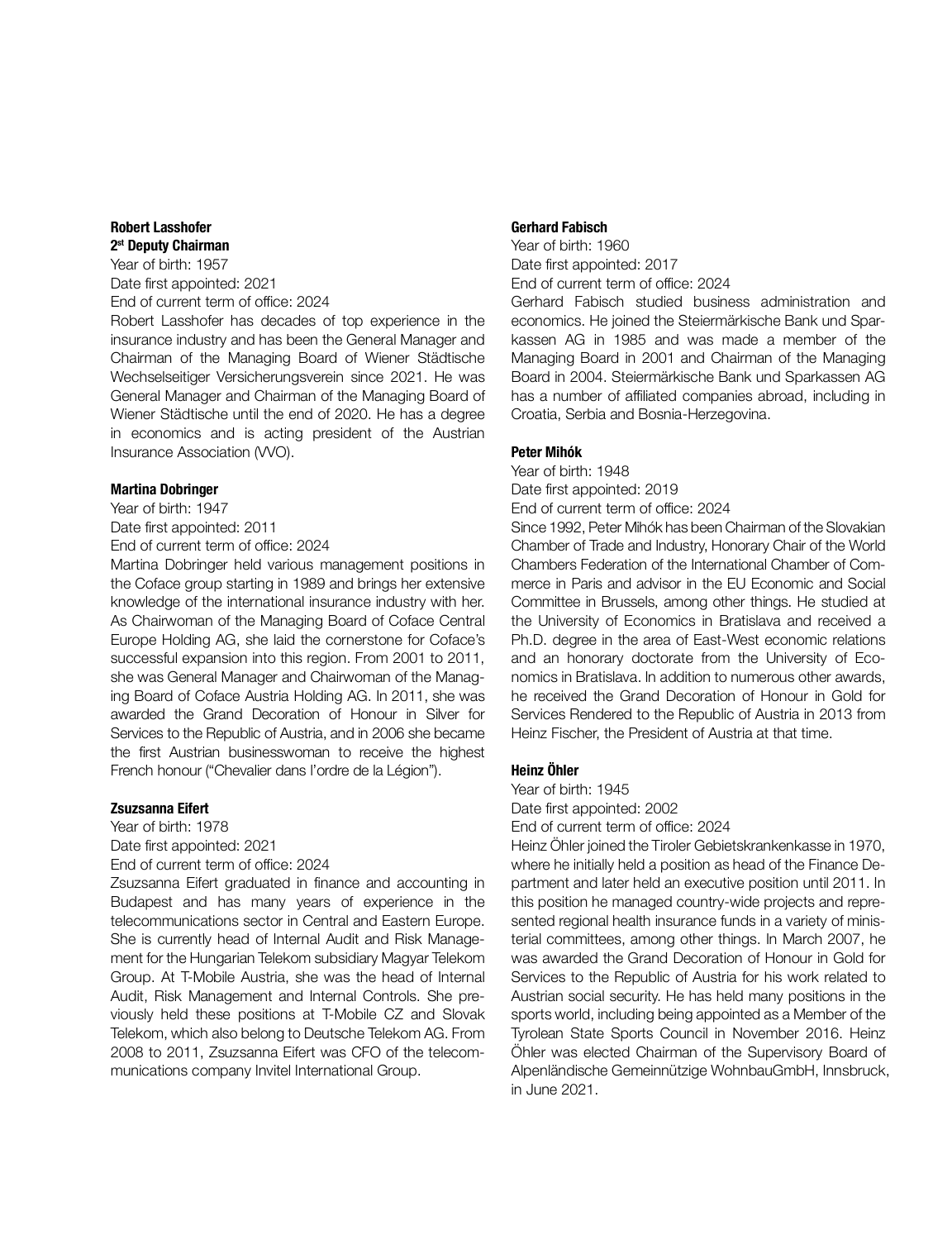## **Georg Riedl**

Year of birth: 1959 Date first appointed: 2014 End of current term of office: 2024

After completing his legal studies at the University of Vienna, Georg Riedl has worked as an independent lawyer since 1991. His areas of expertise include company and tax law, mergers & acquisitions, as well as private foundation law and contract law, at which his activities cover national and international transactions. George Riedl has been a Member of the Managing Board of Wiener Städtische Wechselseitiger Versicherungsverein since July 2021.

#### **Gabriele Semmelrock-Werzer**

Year of birth: 1958

Date first appointed: 2017

End of current term of office: 2024

After holding positions at the Austrian branches of Chase Manhattan Bank AG and Crèdit Lyonnais AG, Gabriele Semmelrock-Werzer worked for Erste Group Bank AG in a variety of areas starting in 1995. She headed the Group Investor Relations department from 1999 to 2010, and in addition to international communications also actively assisted the expansion of the Erste Group into the CEE region and spent time in Prague and Bucharest. Since 2011, she has been Chairwoman of the Managing Board of Kärntner Sparkasse AG, which also holds a 70% interest in Sparkasse d.d. in Slovenia.

#### **Katarína Slezáková**

Year of birth: 1976

Date first appointed: 2020

End of current term of office: 2024

Katarína Slezáková graduated from the Faculty of Business Management at the University of Economics in Bratislava and has many years of experience in marketing and communications for technology and industrial companies (e.g. Siemens IT Solutions and Services Slovakia, Siemens s.r.o. Slovakia, Siemens AG Österreich, Medirex a.s.). Katarína Slezáková is currently the Head of Marketing for CzechToll and SkyToll, two companies in the Czech Republic and Slovakia that are leaders in the area of intelligent transport information systems.

#### **Gertrude Tumpel-Gugerell**

Year of birth: 1952 Date first appointed: 2012 End of current term of office: 2024 Gertrude Tumpel-Gugerell was Vice Governor of the National Bank of Austria (OeNB) from 1998 to 2003 and member of the Board of Directors from 1997 to 2003. She also has many years of international experience, at the European level in particular. She was the Austrian Vice Governor to the International Monetary Fund and a member of the Economic and Financial Committee – the most important economic policy advisory committee of the European Union. Gertrude Tumpel-Gugerell was responsible for the Economics and Financial Markets divisions at the National Bank of Austria. From 2003 to 2011, she was a member of the Executive Board of the European Central Bank.

The curriculum vitae of the members of the Supervisory Board are available on the website at www.vig.com/supervisoryboard.

#### **Changes during the reporting year**

Zsuzsanna Eifert and Robert Lasshofer were elected as new members of the Supervisory Board at the Annual General Meeting on 21 May 2021. Their election became effective upon entry of the amendment to the articles of association in the commercial register on 15 July 2021.

In 2021, the Supervisory Board elected Robert Lasshofer as 2<sup>nd</sup> Deputy Chairman of the Supervisory Board effective at the end of the constitutive meeting of the Supervisory Board on 6 September 2021.

# SUPERVISORY BOARD INDEPENDENCE

In accordance with Rule 53 of the Austrian Code of Corporate Governance, the Supervisory Board of VIG Holding has established the following criteria defining independence:

- The Supervisory Board Member has not been a Member of the Managing Board or a senior manager of the Company or subsidiary of the Company in the last five years.
- The Supervisory Board Member does not have a business relationship with the Company or a subsidiary of the Company that is of such significant scope for the Supervisory Board Member that it affects their activities on the Supervisory Board to the detriment of the Company. This also applies to business relationships with companies in which the Supervisory Board Member has a considerable economic interest. The approval of individual transactions by the Supervisory Board in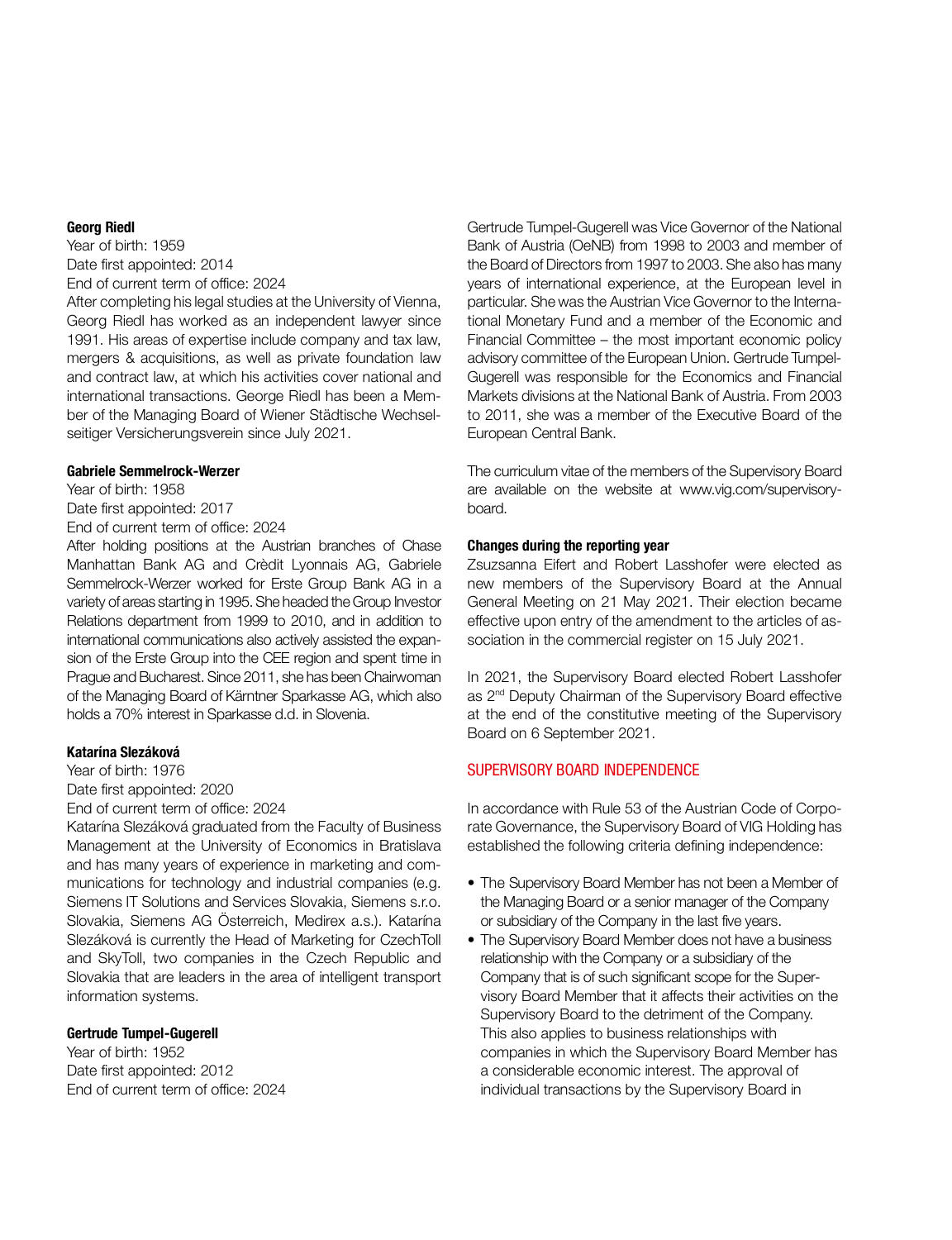accordance with § 95 (5) (12) of the Austrian Stock Corporation Act (AktG) or § 15 (2) (l) of the Articles of Association does not automatically lead to a classification of non-independence. For the purpose of clarification, it is expressly noted that purchase or existence of insurance policies with the Company has no adverse effect on independence.

- The Supervisory Board Member has not been an auditor of the Company's financial statements, or held an ownership interest in or been an employee of the auditing company executing such audits in the last three years.
- The Supervisory Board Member is not a member of the Managing Board of another company that has a member of the Company's Managing Board on its Supervisory Board.
- The Supervisory Board Member is not a close family member (direct descendant, spouse, partner, parent, uncle, aunt, brother, sister, niece, nephew) of a Member of the Managing Board or individuals holding one of the positions described above.

The Supervisory Board as a whole is considered to be independent if at least 50% of the members elected by the Annual General Meeting satisfy the criteria above for the independence of a Supervisory Board Member.

Each Member of the Supervisory Board has declared whether they can be considered independent based on the criteria specified by the Supervisory Board. Peter Mihók and Robert Lassofer have each stated that they are not independent based on the independence criteria specified by the Supervisory Board. All other Supervisory Board Members were independent based on the criteria indicated.

No Supervisory Board Member holds more than 10% of the Company's shares.

The following Supervisory Board Members exercised supervisory mandates or comparable positions in other Austrian or foreign listed companies as of 31 December 2021:

#### **Georg Riedl**

AT & S Austria Technologie & Systemtechnik Aktiengesellschaft

# **Robert Lasshofer**

AT & S Austria Technologie & Systemtechnik Aktiengesellschaft

#### **Gertrude Tumpel-Gugerell**

AT & S Austria Technologie & Systemtechnik Aktiengesellschaft Commerzbank AG OMV Aktiengesellschaft

## PROCEDURES FOLLOWED BY THE MANAGING BOARD AND BY THE SUPERVISORY BOARD AND ITS COMMITTEES

#### **Managing Board**

The Managing Board manages the business of the Company under the leadership of its Chairperson and within the constraints of the law, articles of association, procedural rules of the Managing Board and procedural rules of the Supervisory Board.

The Managing Board meets when needed (generally each week or every two weeks) to discuss current business developments and makes the necessary decisions and resolutions during these meetings. The Managing Board Members continuously exchange information with each other and the heads of various departments.

#### **Supervisory Board**

The Supervisory Board performs all activities defined under the law, articles of association and the procedural rules of the Supervisory Board. In order to ensure effectiveness and efficiency of its activities and procedures, the Supervisory Board examines its procedures regularly, but at least once a year in the form of a self-evaluation. The Supervisory Board's evaluation of its activities in 2021 found that its organisational structure and procedures were satisfactory in terms of efficiency and in compliance with the law. It found no need for change or desire for change in the practices followed to date.

The Supervisory Board and its committees, Chairpersons and Deputy Chairpersons continuously monitor and regularly examine Company management as well as the activities of the Managing Board in terms of managing and monitoring the Group. Detailed presentations and discussions during meetings of the Supervisory Board and its committees are used for this purpose, as are thorough and, in some cases, in-depth discussions with the members of the Managing Board who provide detailed explanations and supporting documentation relating to the management and financial position of the Company and the Group. Strategy, business development (overall and in individual regions),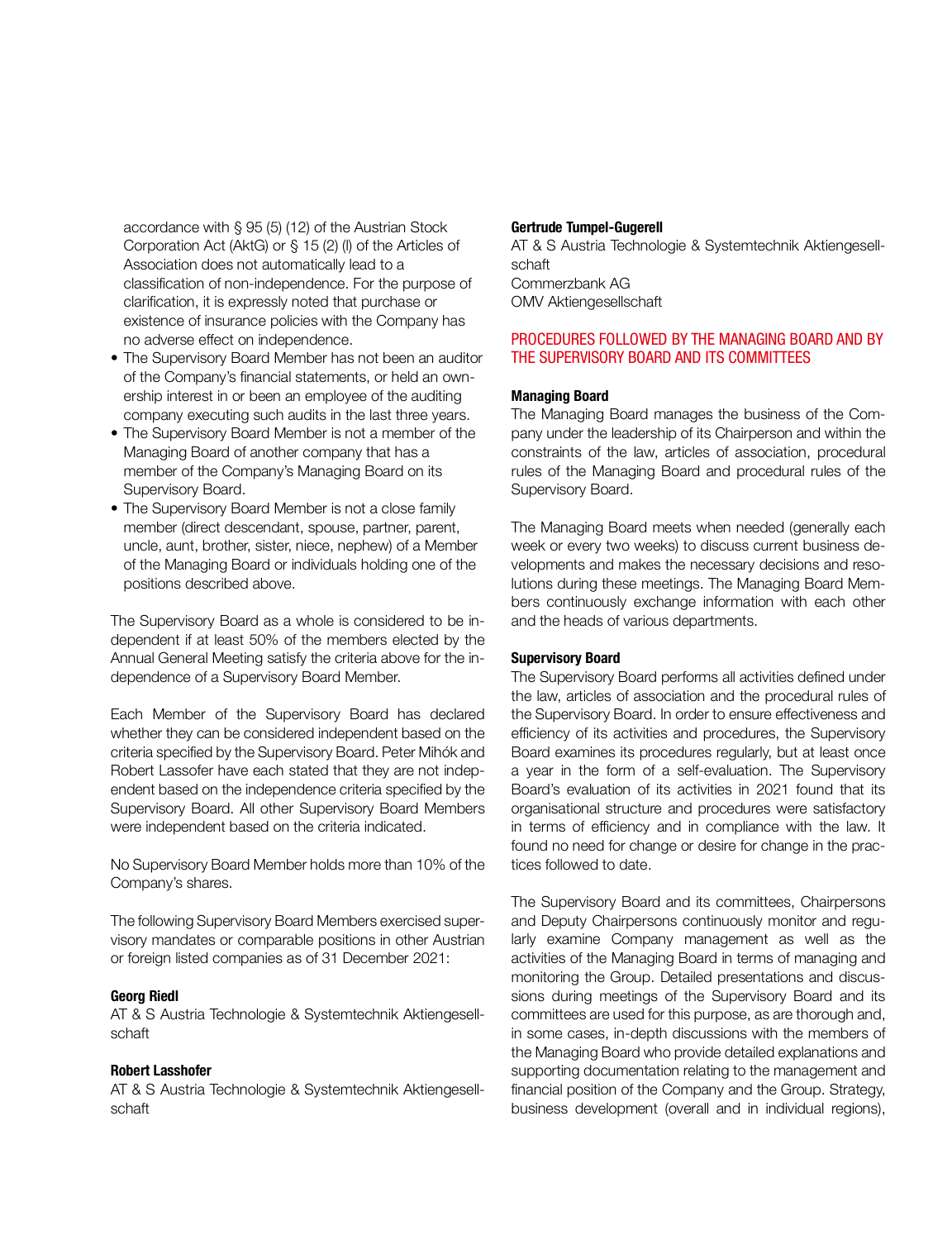risk management, the internal control system, internal audit activities, the compliance function, actuarial function and reinsurance – at the VIG Holding level as well as at Group level – are also discussed during these meetings.

The Supervisory Board and the Audit Committee also directly engage with the financial statements auditor and the consolidated financial statements auditor in order to familiarise themselves with the accounting process and audit progress, and to inquire whether the audit has produced any important findings. Provision was made for exchanges between the Members of the Audit Committee and the (consolidated) financial statements auditor in such meetings without the presence of the Managing Board, but no Member of the Audit Committee took advantage of this opportunity during the reporting year. During the meetings about annual and consolidated financial statements, the audit reports are discussed with the audit managers both in the Audit Committee and in the entire Supervisory Board. The Audit Committee examined the Solvency and Financial Condition Report (SFCR) at both the solo and Group levels and reported its findings to the Supervisory Board. No facts or circumstances were found that would have provided grounds for objection.

The internal audit department provides quarterly reports to the Audit Committee. If necessary, the head of internal audit provides detailed explanations of individual issues and audit focal points. The head of internal audit also submits the annual audit plan to the Audit Committee for approval. The Managing Board explains the organisation and effectiveness of the internal control system, internal audit and the risk management system to the Audit Committee at least once a year, and provides the Audit Committee with a written report on this subject so that it can confirm the efficiency of the systems. The Audit Committee also examines the report and assessment of the functioning of the risk management system prepared by the (consolidated) financial statements auditor and reports its findings to the Supervisory Board.

The Audit Committee also dealt with the VIG Holding and VIG Group ORSA reports and the IT security report in 2021 and reported on them to the Supervisory Board. The Audit Committee and Supervisory Board as a whole also received the 2021 sustainability report (consolidated non-financial report) from the Managing Board, and reviewed and carefully examined it.

At least once a year, the Managing Board presents the Supervisory Board with the measures to be taken by the VIG companies in order to prevent corruption, and the Supervisory Board discusses those.

When preparing the proposal for the Annual General Meeting regarding the election of a new Supervisory Board Member, the Supervisory Board takes into account the professional and personal requirements provided for by law and the Austrian Code of Corporate Governance that a Supervisory Board Member must satisfy and observe.

The Audit Committee and Supervisory Board also strictly ensure that all of the requirements and conditions provided for under the law and Austrian Code of Corporate Governance are fully satisfied when preparing the proposal regarding the election of the (consolidated) financial statements auditor for the Annual General Meeting. As a publicinterest entity, the special additional rules for external and internal rotation applicable to insurance companies and the special tendering process are observed. In addition, after the audit of the consolidated financial statements has been completed, the Supervisory Board is provided with a list showing the total audit expenses of all Group companies. This list provides a separate breakdown of expenses relating to the consolidated financial statements auditor and the members of the network to which the consolidated financial statements auditor pertains. The same goes for other financial statements auditors who work for the Group.

The Supervisory Board established five committees to increase its efficiency and to address complex matters: Committee for Urgent Matters (Working Committee), Audit Committee (Accounts Committee), Committee for Managing Board Matters (Personnel Committee), Strategy Committee and Nomination Committee.

The Supervisory Board also dealt with IT security issues in financial year 2021.

The Managing Board and Supervisory Board prepared a remuneration report for financial year 2021.

In 2021, the Supervisory Board appointed Hartwig Löger as Deputy Chairman of the Managing Board effective 15 September 2021.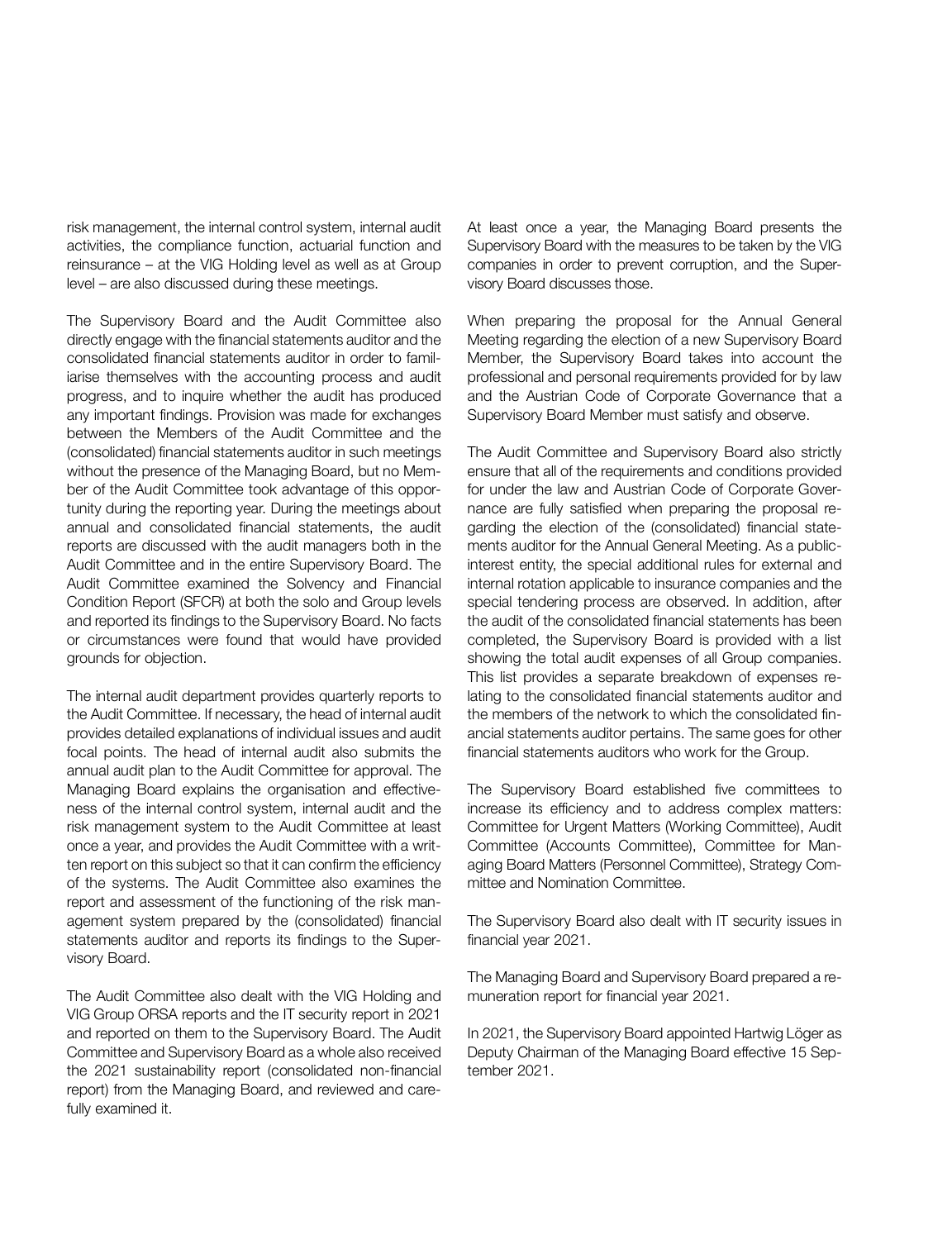The Supervisory Board also dealt with important sustainability issues. Sustainability – such as the EU requirements for sustainable finance or an update on dealing with sustainability risks – was regularly discussed in Supervisory Board meetings during the reporting period.

## SUPERVISORY BOARD COMMITTEES

#### **COMMITTEE FOR URGENT MATTERS (WORKING COMMITTEE)**

The Committee for Urgent Matters (Working Committee) decides on matters that require approval of the Supervisory Board, but cannot be deferred to the next ordinary Supervisory Board meeting because of particular urgency.

#### **Günter Geyer** (Chairman)

Substitute: Gertrude Tumpel-Gugerell

## **Rudolf Ertl**

Substitute: Martina Dobringer

#### **Robert Lasshofer**

Substitute: Georg Riedl

#### **AUDIT COMMITTEE (ACCOUNTS COMMITTEE)**

The Audit Committee (Accounts Committee) is responsible for the duties assigned to it by law and is, in particular, responsible for the duties assigned in § 92 (4a)(4) of the Austrian Stock Corporation Act (AktG), § 123 (9) of the Austrian Insurance Supervision Act (VAG) and Regulation (EU) No. 537/2014, namely:

- 1. to monitor the accounting process and provide recommendations or suggestions to ensure its reliability;
- 2. to monitor the effectiveness of the Company's internal control system and the internal audit function and risk management system;
- 3. to monitor the audit of the financial statements and consolidated financial statements taking into account findings and conclusions in reports published by the supervisory authority for financial statement auditors in accordance with § 4 (2)(12) of the Austrian Auditor Supervision Act (APAG);
- 4. to check and monitor the independence of the financial statement auditor (consolidated financial statement auditor), in particular with respect to the additional services provided for the audited company; Art. 5 of Regulation (EU) No. 537/2014 and § 271a (6) UGB apply;
- 5. to report the results of the financial statement audit to the Supervisory Board and explain how the financial statement audit has contributed to the reliability of the financial reports and the role of the Audit Committee in this;
- 6. to audit the annual financial statements and prepare their approval, examine the proposal for appropriation of profits, the management report, the solvency and financial condition report and corporate governance report, and present a report on the results of the audit to the Supervisory Board;
- 7. to audit the consolidated financial statements and Group management report, the solvency and financial condition report at Group level and the corporate governance report at consolidated level, and report the results of the audit to the Supervisory Board;
- 8. to perform the procedure to elect the financial statement auditor (consolidated financial statement auditor) taking into account the appropriateness of the fees in accordance with Art. 4 of Regulation (EU) No. 537/2014 and the rotation periods in Art. 17 of Regulation (EU) No. 537/2014, and recommend appointment of a financial statements auditor (consolidated financial statements auditor) to the Supervisory Board in accordance with Art. 16 of Regulation (EU) No. 537/2014.

Furthermore, in a meeting (another meeting, in addition to the meeting required by law), the Audit Committee (Accounts Committee) specifies how the two-way communication between the (consolidated) financial statements auditor and the Audit Committee (Accounts Committee) has to take place, while making provision for exchanges to take place between the Audit Committee (Accounts Committee) and the (consolidated) financial statements auditor without the presence of the Managing Board.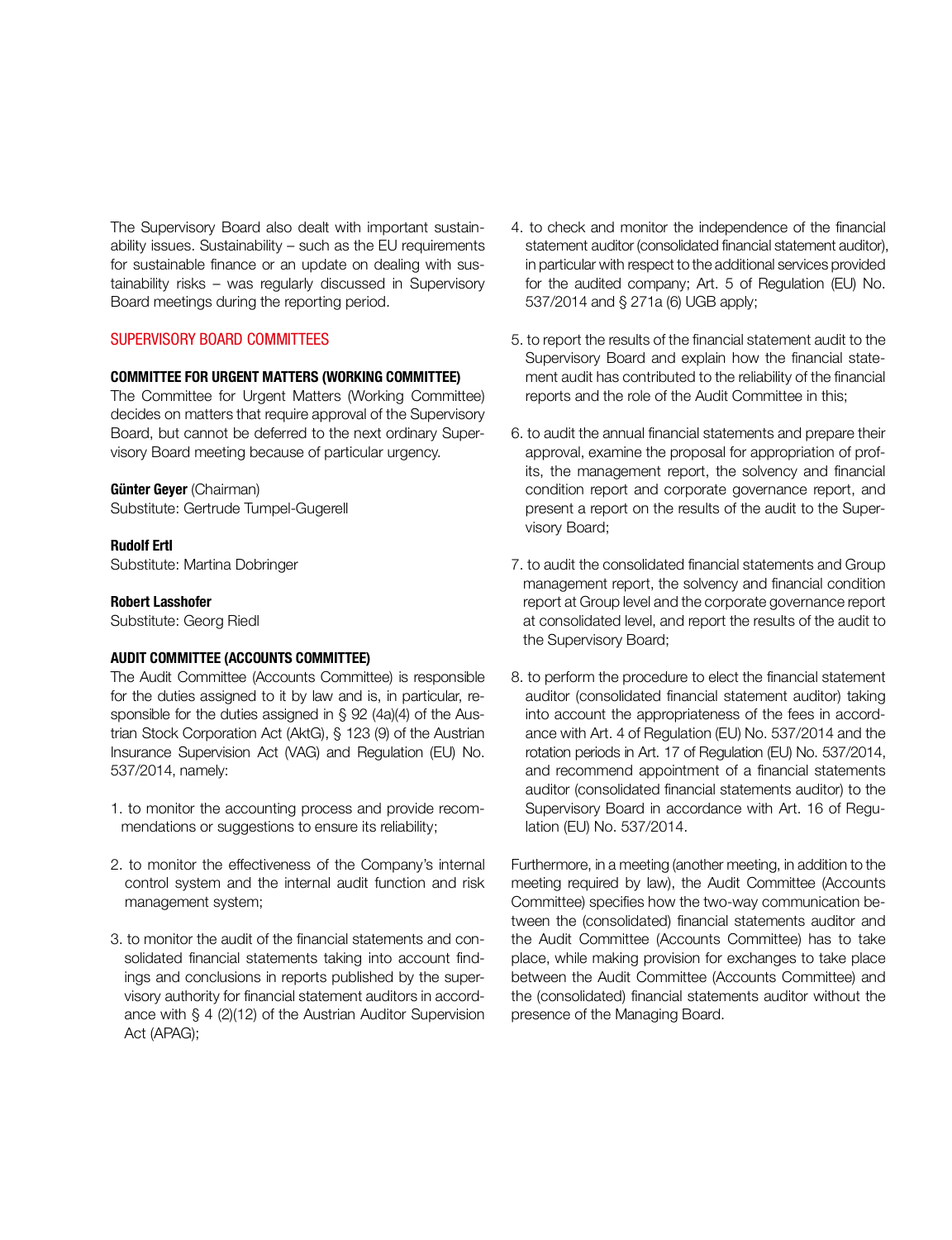Members of the Audit Committee are experienced financial experts with knowledge and practical experience in finance, accounting and reporting that satisfy the requirements of the Company.

Chairwoman: **Gertrude Tumpel-Gugerell** 

Deputy Chairwoman: **Martina Dobringer** 

Other members: **Zsuzsanna Eifert Rudolf Ertl Günter Geyer Robert Lasshofer Peter Mihók Katarína Slezáková** 

If a member is unable to attend, Gabriele Semmelrock-Werzer will attend the meeting, and if she is also unable to attend, Heinz Öhler will attend. If Gertrude Tumpel-Gugerell is unable to attend, the meeting will be chaired by Martina Dobringer.

# **COMMITTEE FOR MANAGING BOARD MATTERS (PERSONNEL COMMITTEE)**

The Committee for Managing Board Matters (Personnel Committee) deals with personnel matters of the Managing Board. The Committee for Managing Board Matters therefore decides on employment contract terms with Members of the Managing Board and their remuneration and examines remuneration policies at regular intervals.

**Günter Geyer** (Chairman) **Rudolf Ertl Georg Riedl** 

Substitute in the event that a member is unable to attend: Robert Lasshofer

#### **STRATEGY COMMITTEE**

The Strategy Committee cooperates with the Managing Board and, when appropriate, with experts that it consults in order to prepare fundamental decisions that will subsequently be decided upon by the entire Supervisory Board.

**Günter Geyer** (Chairman) Substitute: Gertrude Tumpel-Gugerell

**Zsuzsanna Eifert**  Substitute: Gabriele Semmelrock-Werzer

**Rudolf Ertl**  Substitute: Martina Dobringer

**Robert Lasshofer**  Substitute: Georg Riedl

**Peter Mihók** Substitute: Katarína Slezáková

## **NOMINATION COMMITTEE**

The Nomination Committee submits proposals to the Supervisory Board for filling positions that become available on the Managing Board and handles issues of successor planning.

**Günter Geyer** (Chairman) **Martina Dobringer Rudolf Ertl Robert Lasshofer** 

Substitute in the event that a member is unable to attend: Georg Riedl

The Supervisory Board gave its consent to VIG Holding and other companies in VIG Insurance Group that allowed them to use the legal services of Georg Riedl, Supervisory Board Member, and engage him or his law firm to act as a representative and provide advisory services on a project-related basis under normal market terms. Georg Riedl did not provide any advisory services as a lawyer for VIG Holding or any VIG Group company in financial year 2021. Supervisory Board Members Gerhard Fabisch and Gabriele Semmelrock-Werzer are members of the managing boards of companies with which distribution agreements were concluded under normal market and industry terms and conditions. The Company did not enter into any other agreements with Supervisory Board Members in 2021 that would have required the approval of the Supervisory Board.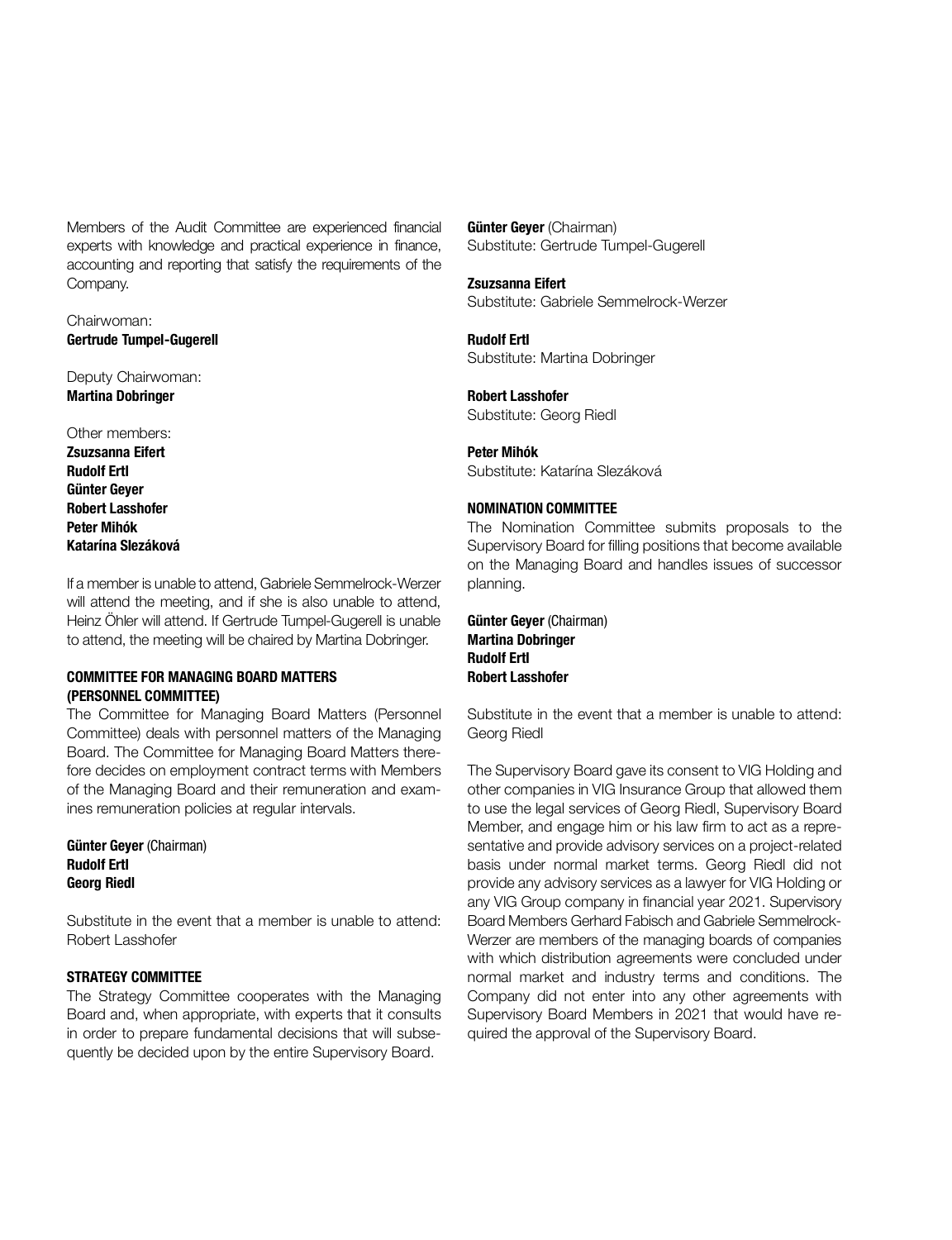# NUMBER OF MEETINGS OF THE SUPERVISORY BOARD AND ITS COMMITTEES IN THE FINANCIAL YEAR 2021

One Annual General Meeting and five Supervisory Board meetings distributed across the financial year were held in 2021. Five meetings of the Audit Committee (Accounts Committee) were also held. Some of the meetings were held without the physical presence of the participants in accordance with § 1 of the Austrian Corporate COVID-19 Act (COVID-19-GesG). The Annual General Meeting was held as a virtual Annual General Meeting on the basis of  $\S 1$  (2) COVID-19-GesG and the COVID-19-GesV. The financial statements and consolidated financial statements auditor, KPMG Austria GmbH Wirtschaftsprüfungs- und Steuerberatungsgesellschaft (KPMG), attended four Audit Committee meetings and three Supervisory Board meetings in 2021, including the Supervisory Board meeting that addressed

the audit of the 2020 annual financial statements and the 2020 consolidated financial statements as well as formal approval of the 2020 annual financial statements, and also attended the Annual General Meeting. Three meetings of the Committee for Managing Board Matters (Personnel Committee) were held in 2021. The Committee for Urgent Matters (Working Committee) held one meeting in 2021. The Strategy Committee and Nomination Committee did not meet in 2021. Strategic matters were handled by the Supervisory Board as a whole.

No Member of the Supervisory Board attended less than half of the Supervisory Board meetings.

The following table shows the attendance of ordinary members at meetings, taking into account attendance by their substitutes:

#### MEETING ATTENDANCE BY MEMBERS OF THE SUPERVISORY BOARD IN FINANCIAL YEAR 2021

| Name                                               | Supervisory<br>Board | Audit<br>Committee <sup>2</sup> | Working<br>Committee <sup>2</sup> | Strategy<br>Committee <sup>2</sup> | Personnel<br>Committee <sup>2</sup> | Nomination<br>Committee <sup>2</sup> |
|----------------------------------------------------|----------------------|---------------------------------|-----------------------------------|------------------------------------|-------------------------------------|--------------------------------------|
|                                                    | 5 meetings           | 5 meetings                      | I meeting                         | no meeting                         | 3 meetings                          | no meeting                           |
| Günter Geyer (C)                                   | 5/5                  | 5/5                             | 1/1                               |                                    | 3/3                                 |                                      |
| Rudolf Ertl (1 <sup>st</sup> DC)                   | 5/5                  | 5/5                             | 0/1                               |                                    | 3/3                                 |                                      |
| Robert Lasshofer (2 <sup>nd</sup> DC) <sup>1</sup> | 3/3                  | 3/3                             |                                   |                                    |                                     |                                      |
| Martina Dobringer                                  | 5/5                  | 5/5                             | 1/1                               |                                    |                                     |                                      |
| Zsuzsanna Eifert <sup>1</sup>                      | 3/3                  | 3/3                             |                                   |                                    |                                     |                                      |
| Gerhard Fabisch                                    | 4/5                  |                                 |                                   |                                    |                                     |                                      |
| Peter Mihók                                        | 5/5                  | 5/5                             |                                   |                                    |                                     |                                      |
| Heinz Öhler                                        | 5/5                  |                                 |                                   |                                    |                                     |                                      |
| Georg Riedl                                        | 5/5                  | 2/2                             | 1/1                               |                                    | 3/3                                 |                                      |
| Gabriele Semmelrock-Werzer                         | 3/5                  |                                 |                                   |                                    |                                     |                                      |
| Katarina Slezáková                                 | 5/5                  | 5/5                             |                                   |                                    |                                     |                                      |
| Gertrude Tumpel-Gugerell                           | 5/5                  | 5/5                             |                                   |                                    |                                     |                                      |

1 Elected to the Supervisory Board in the Annual General Meeting of 21 May 2021. Appointment effective from: 15 July 2021.

2 New composition of committees or new deputy arrangements in the event of impediment from 6 September 2021 onwards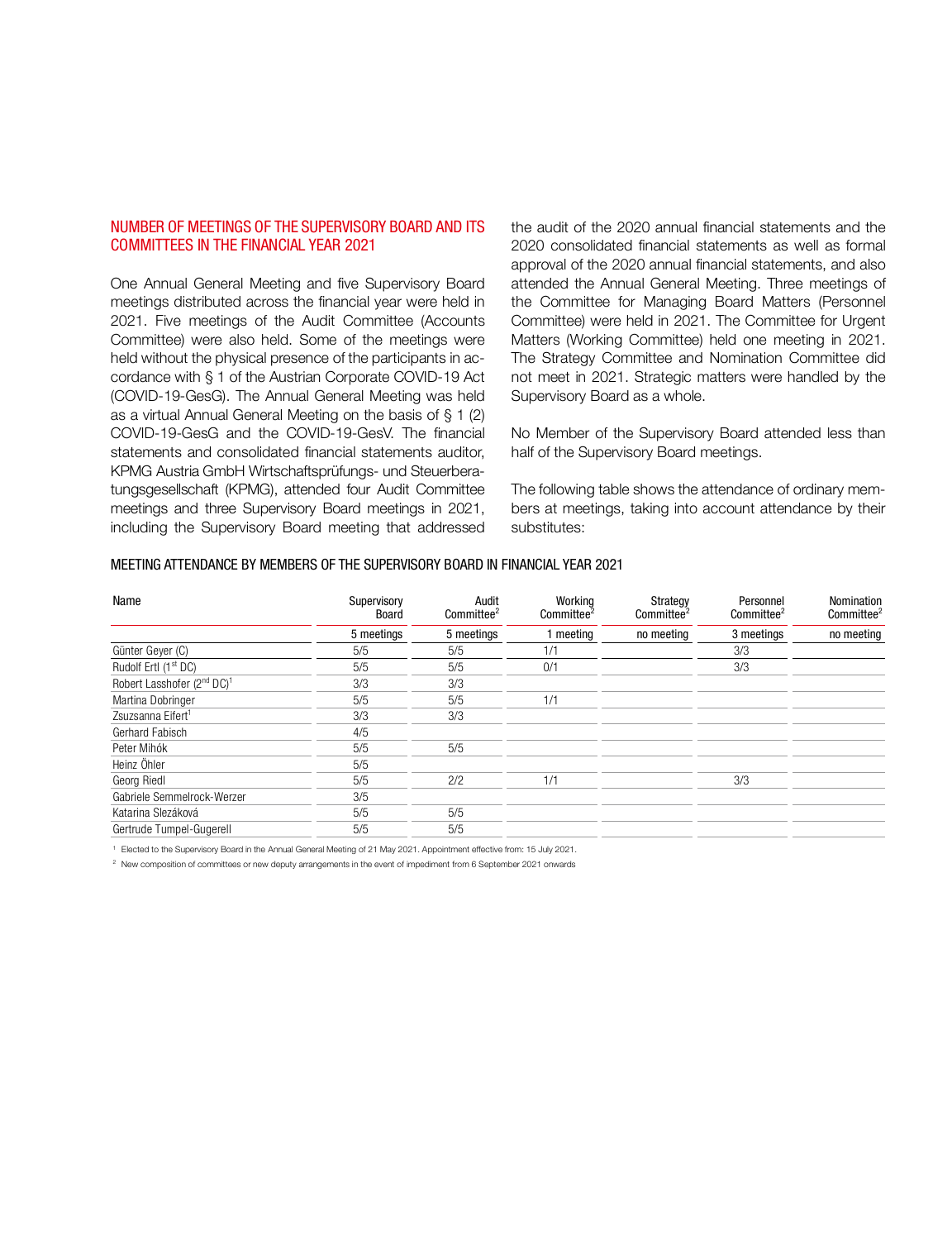# DIVERSITY CONCEPT

With around 50 insurance companies and more than 25,000 employees in Austria and Central and Eastern Europe, VIG Insurance Group combines many countries, languages and cultural backgrounds. Diversity is a core value in the VIG mission statement and a key priority in its HR strategy.

VIG Insurance Group follows a bottom-up approach with respect to diversity management for the Company's boards. By applying diversity management to all employees, the VIG Insurance Group expects to generate corresponding diversity in the candidate pool for internal successor planning in the long term.

For VIG Insurance Group, diversity reflects both the similarities and the differences it encounters in the Group, its markets and its partners as well as customers. Diversity management is based on genuine appreciation and open acceptance of diversity, and makes conscious use of this diversity. VIG companies include this understanding of diversity in the VIG Code of Business Ethics: "We do not tolerate any kind of discrimination. We are committed to promoting equal opportunities with regard to the employment and promotion of staff, regardless of their faith, religion, gender, beliefs, ethnicity, nationality, sexual orientation, age, skin colour, disability or civil status."

#### **Group and VIG Holding level**

The diversity concept focuses on the criteria of gender, generations and internationality at the VIG Holding level, and refined and developed measures for the following criteria:

- Gender: Ensure equal gender treatment in all areas (career and development options, benefits and income, etc.)
- Generations: Use mixed-age teams and take into account the various phases of life to develop full potential. Generation-appropriate offers and support in the various phases of life, learn from one another, life balance, fair recruitment
- Internationality: Group-wide exchange of know-how (local expertise), collaborative learning, use of the internal Group job market and ensuring an appropriate mix of people from different countries within VIG Holding

The criteria of gender, generations and internationality are also taken into account when new Supervisory Board Members are proposed for election at General Meetings. VIG Insurance Group has relied on the concept of local entrepreneurship for decades, thereby also promoting a very internationally diverse "community" of Group Managing Board Members and CEOs.

The topic of diversity is a key element in Group-wide management development training programmes, in terms of content as well as the participants and lecturers.

#### **Level of the VIG insurance companies**

In accordance with the principle of local entrepreneurship, the VIG insurance companies choose their own diversity priorities and are independently responsible for their implementation.

#### **Diversity Advisor**

As Diversity Advisor, Angela Fleischlig-Tangl advises both VIG Holding and local VIG companies on matters related to diversity management.

# MEASURES TO PROMOTE WOMEN IN MANAGING BOARD, SUPERVISORY BOARD AND MANAGEMENT POSITIONS

Appreciation of diversity and, therefore, removing barriers in women's careers is one of the key elements of the HR strategy at VIG Insurance Group. Gender is one of the three priorities of the diversity concept at both the Group and VIG Holding level.

Nomination procedures for Group-wide training programmes for management, high potentials and experts are also required to have as balanced a gender representation as possible, with the local human resources department bearing ultimate responsibility.

#### **Women Supervisory Board members**

Women hold 24.1% of the positions in the Supervisory Boards of the fully consolidated VIG insurance companies in the Group (as at 31 December 2021) and 41.7% of the positions in VIG Holding.

### **Women Managing Board members**

Women hold 25.4% of the positions on the Managing Boards of the fully consolidated VIG insurance companies